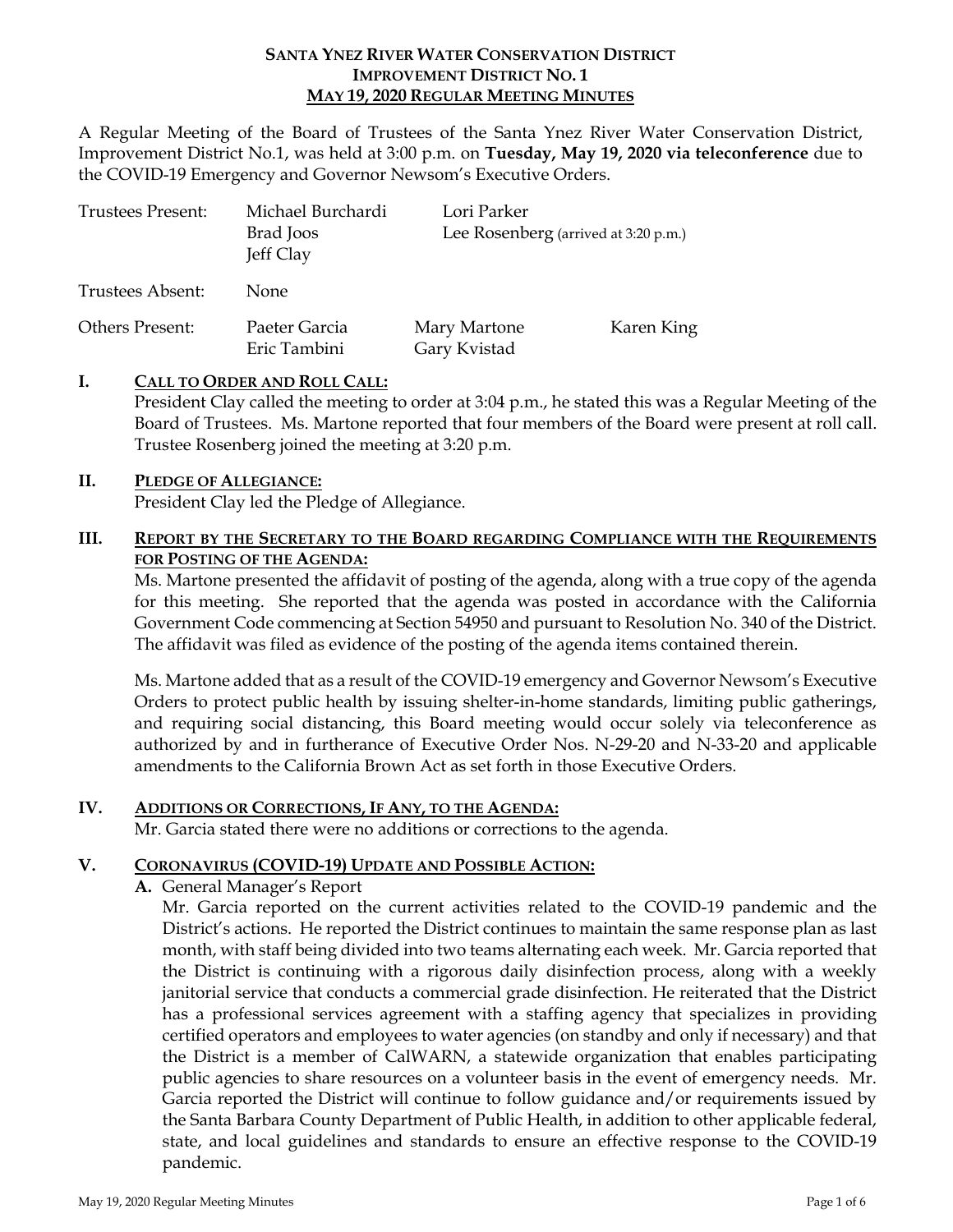### **VI. PUBLIC COMMENT:**

Mr. Garcia stated that the Notice and Agenda for this Regular Meeting requested members of the public to submit advance written comments to the District via electronic mail by 5:00 p.m. on Monday, May 18, 2020. Mr. Garcia reported that no comments were submitted to the District for the meeting. He offered time for any member of the public participating telephonically to speak and address the Board. There was no public comment.

#### **VII. CONSIDERATION OF THE MINUTES OF THE REGULAR MEETING OF APRIL 21, 2020:**

The Minutes of the Regular Meeting of April 21, 2020 were presented for consideration.

President Clay asked if there were any changes or additions to the Regular Meeting Minutes of April 21, 2020. There were no changes or additions requested.

It was **MOVED** by Trustee Joos, seconded by Trustee Clay, and carried by a unanimous 4-0-0 roll call vote to approve the April 21, 2020 Regular Meeting Minutes as presented.

#### **VIII. CONSENT AGENDA:**

Consent Agenda Report was provided in the Board packet.

Mr. Garcia reviewed the Consent Agenda Report for the month of April.

It was **MOVED** by Trustee Burchardi, seconded by Trustee Joos, and carried by a 5-0-0 roll call vote to approve the Consent Agenda.

Mr. Garcia announced that as a result of technical difficulties with the teleconference line (echoing) the meeting needed to be restarted. The teleconference call was terminated at 3:28 p.m. and restarted at 3:32 p.m. President Clay opened the meeting at 3:32 p.m. Ms. Mary Martone conducted a roll call and reported that all five Board members were present.

## **IX. MANAGER REPORTS - STATUS, DISCUSSION AND POSSIBLE BOARD ACTION ON THE FOLLOWING SUBJECTS:**

### **A. DISTRICT ADMINISTRATION:**

- 1. Financial Report on Administrative Matters
	- a) Presentation of Monthly Financial Statements Revenues and Expenses Ms. Martone reported that the Board was provided the Statement of Revenues and

expenses for the month of April via email. She also explained that the reports were posted on the District's website in the Board packet materials for anyone wishing to follow along or retrieve a copy.

Ms. Martone reviewed the Statement of Revenues and Expenses for the month of April. She highlighted several items in the report, such as the District's receipt of the second installment of the Special Tax Assessment, and that some of the District's capital improvement projects have been delayed due to the COVID-19 pandemic. She reported that revenues exceeded expenses by \$328,361.94 for the month, and the year-to-date net revenues are \$2,172,579.31.

b) Approval of Accounts Payable

The Warrant List for April 21, 2020 through May 19, 2020 was provided to the Board via email and was included in the Board packet materials that is posted on the District website for anyone wishing to review a copy.

The Board reviewed the Warrant list. Trustee Joos inquired about warrant number 23086 for certain legal expenses. Mr. Garcia stated that this month's bill was higher than normal in relation to a particular legal matter which, due to pending litigation, would require further discussion in Closed Session. Based on this discussion, the Board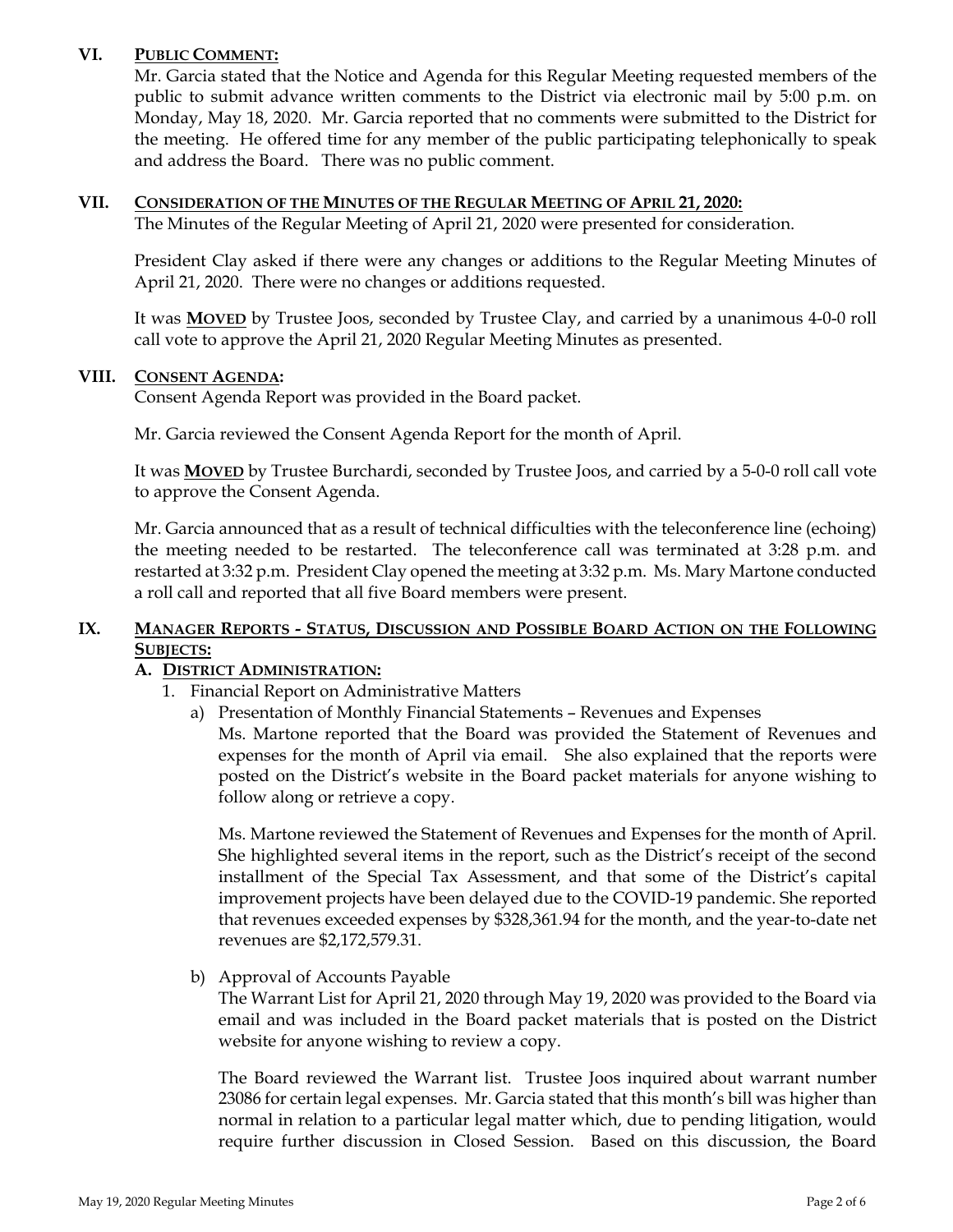consensus was to take this Agenda item out of order and discuss it after the Closed Session has been concluded.

2. Fiscal Year 2020/2021 Preliminary Budget

The Board packet included the Fiscal Year 2020/2021 Preliminary Budget.

Ms. Martone reviewed the Preliminary 2020/2021 Budget Report. She summarized the budget process, reporting basis, budget and reserve fund background, and budget categories. Ms. Martone reported that revenues under the 2020-21 Preliminary Budget are anticipated to be sufficient to meet the District's Operations & Maintenance expenses, General & Administrative expenses, and Debt Service obligations, and that a net revenue balance is projected to fund a portion of the proposed Capital Improvement Project (CIP) program, with the remaining balance of CIP expenses coming from Reserve Funds.

Mr. Garcia reported that the adopted 2016 Water Rate Study was used as a starting point for the 2020-21 Preliminary Budget. He noted that although the Water Rate Study assumed an incremental increase in the Special Tax Assessment to \$1,250,000 by fiscal year 2020-21, the Preliminary Budget for 2020-21 is based on leaving the Special Assessment at its current amount of\$875,000.

Board discussion ensued on topics such as recommended reserve balances; whether or not the Preliminary Budget should assume an increase in water rates in January 2021; whether rate increase decisions should be made later in the year and in relation to the budget process; staffing levels that were incorporated into the 2020-21 Preliminary Budget; power costs vs. solar power alternatives; Chromium 6 expenses; proposed CIP projects; and the Proposition 218 process.

Ms. Martone asked that the Board review the 2020-21 Preliminary Budget and provide any comments or questions to Management by June 5th for possible incorporation into the 2020- 21 Final Budget which will be presented at the June 16, 2020 Regular Meeting.

President Clay asked if there was any public comment on the Preliminary Budget. There was no public comment.

The Board thanked Mr. Garcia and Ms. Martone for their hard work in preparing the 2020- 21 Preliminary Budget.

- 3. Setting the Appropriation Limit for the 2020/2021 Fiscal Year California Constitution, Article XIIIB
	- a) California Department of Finance Calculations for 2020/2021 Appropriation Limitations

The Board packet included the May 2020 Department of Finance letter regarding the FY 2020/2021 Appropriation Limitation Calculation, Price Factor, and Population information.

Mr. Garcia explained that in connection with establishing an annual appropriation, certain language must be read verbatim into the public record, as follows: *"Pursuant to Section 7910 of the California Government Code, a resolution will be presented for adoption by the Board of Trustees at its Regular Meeting on June 16, 2020, which will set the limitations on appropriations for fiscal year 2020/2021 under Article XIIIB of the Constitution of the State of California (Proposition 13), and that the documentation used in determining the appropriation limitations will be available in the District office for examination by the public for at least 15 days prior to the adoption of the proposed resolution."* Mr. Garcia explained the appropriation calculations provided by the State of California Department of Finance and how the calculations are applied to the District's Ad Valorem Special Tax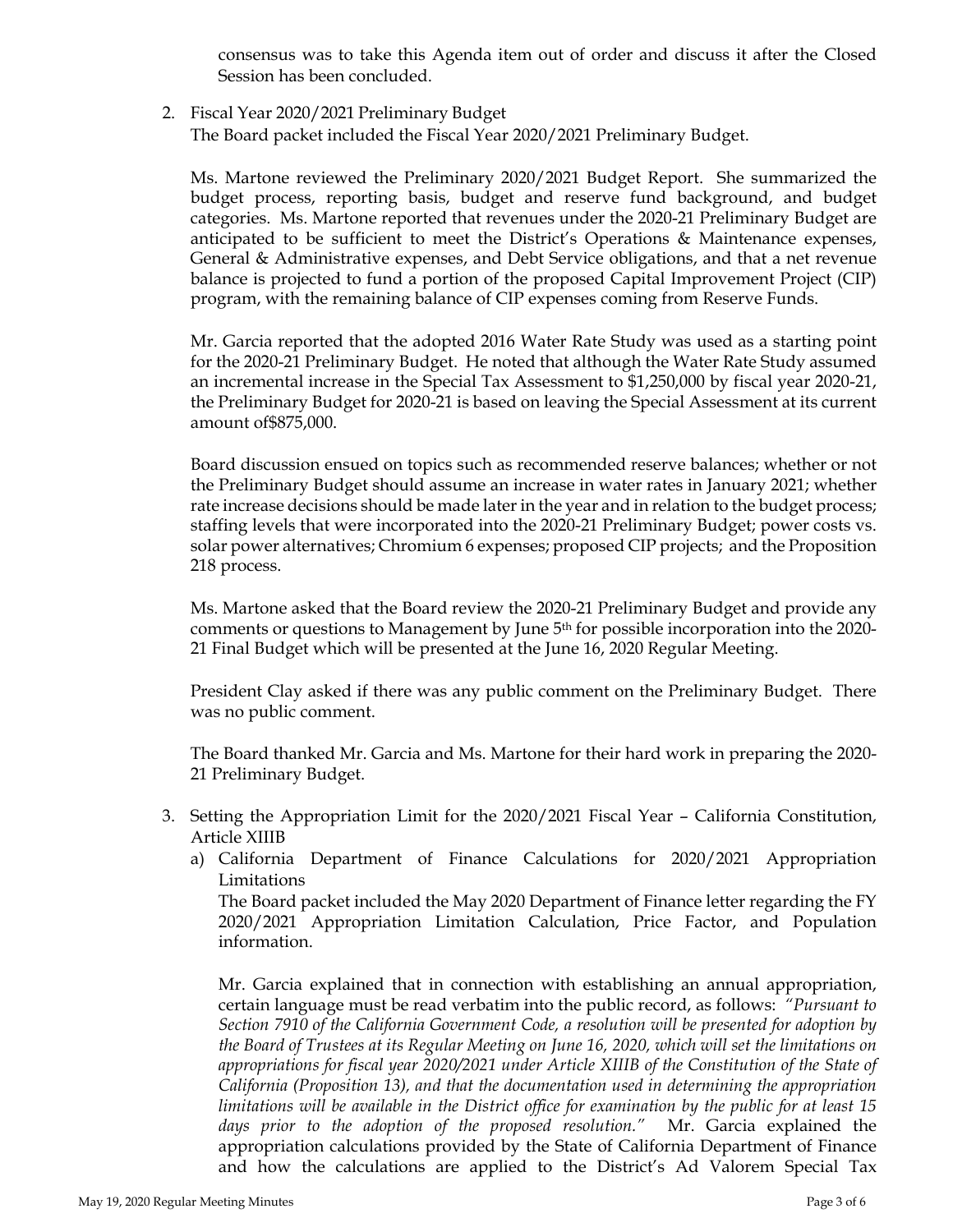Assessment limitations. He indicated that based on the computations for the appropriation limitation, the District's FY 2020/2021 maximum assessment amount is \$2,058,600. Mr. Garcia explained that this year the per capita personal income factor was 3.73% and the County population change factor was .26%. He reiterated that although the District can set the assessment up to the maximum amount, the FY 2020/2021 Preliminary Budget proposes no increase this year, with the assessment to remain at \$875,000.

- b) Review of Draft Resolutions to be presented for adoption at the June 16, 2020 Board Meeting
	- 1. Draft Resolution 7XX: *A Resolution of the Board of Trustees of the Santa Ynez River Water Conservation District, Improvement District No.1 Establishing the Appropriation Limit for the 2020-2021 Fiscal Year Pursuant to Article XIIIB of the California Constitution*
	- 2. Draft Resolution 7XX: *A Resolution of the Board of Trustees of the Santa Ynez River Water Conservation District, Improvement District No.1 Adopting the 2020-2021 Budget and Requesting an Assessment Levy Required to Collect \$875,000 for District Obligations*

Mr. Garcia explained that each year two draft resolutions accompany the adoption of the final budget and establishment of an appropriations limit. Trustee Joos suggested that the resolutions include language stating that the Special Tax Assessment amount of \$875,000 has not been increased for the last several years despite the projected increases that were recommended in the 2016 Water Rate Study.

Mr. Garcia informed the Board that the two resolutions would be presented for consideration at the June 16, 2020 Regular Meeting.

c) Authorization to Post Notice and Make Public the 2020/2021 Appropriation Limitation Calculation

The Board packet included the FY 2020/2021 Appropriation Limitation Calculation and the Public Notice.

Mr. Garcia requested Board authorization for the Secretary to the Board of Trustees to post the Public Notice setting forth the appropriation limit and calculation factors. He reported that the Public Notice information would be posted at the District Office beginning May 20, 2020 and published in the newspaper on May 28, 2020 and June 4, 2020. The Board reviewed the Public Notice.

It was **MOVED** by Trustee Burchardi, seconded by Trustee Rosenberg, and carried by a 5-0-0 roll call vote to authorize the Secretary to the Board to post and publish the Public Notice to set the Fiscal Year 2020/2021 limit of appropriations pursuant to Article XIIIB of the California Constitution.

#### **X. REPORT, DISCUSSION AND POSSIBLE BOARD ACTION ON THE FOLLOWING SUBJECTS:**

#### **A. CACHUMA PROJECT – OPERATIONS AND SUPPLIES:**

1. Cachuma Project Water Service Contract No. I75r-1802R and Status of 2020 Water Service Contract Process

Mr. Garcia reported there was no new information to report on the 2020 Water Service Contract. He stated that he would follow up on Trustee Joos' request to have a representative from the Santa Barbara County Water Agency attend the next Board of Trustees meeting to provide an update on the status of contract negotiations with the United States Bureau of Reclamation.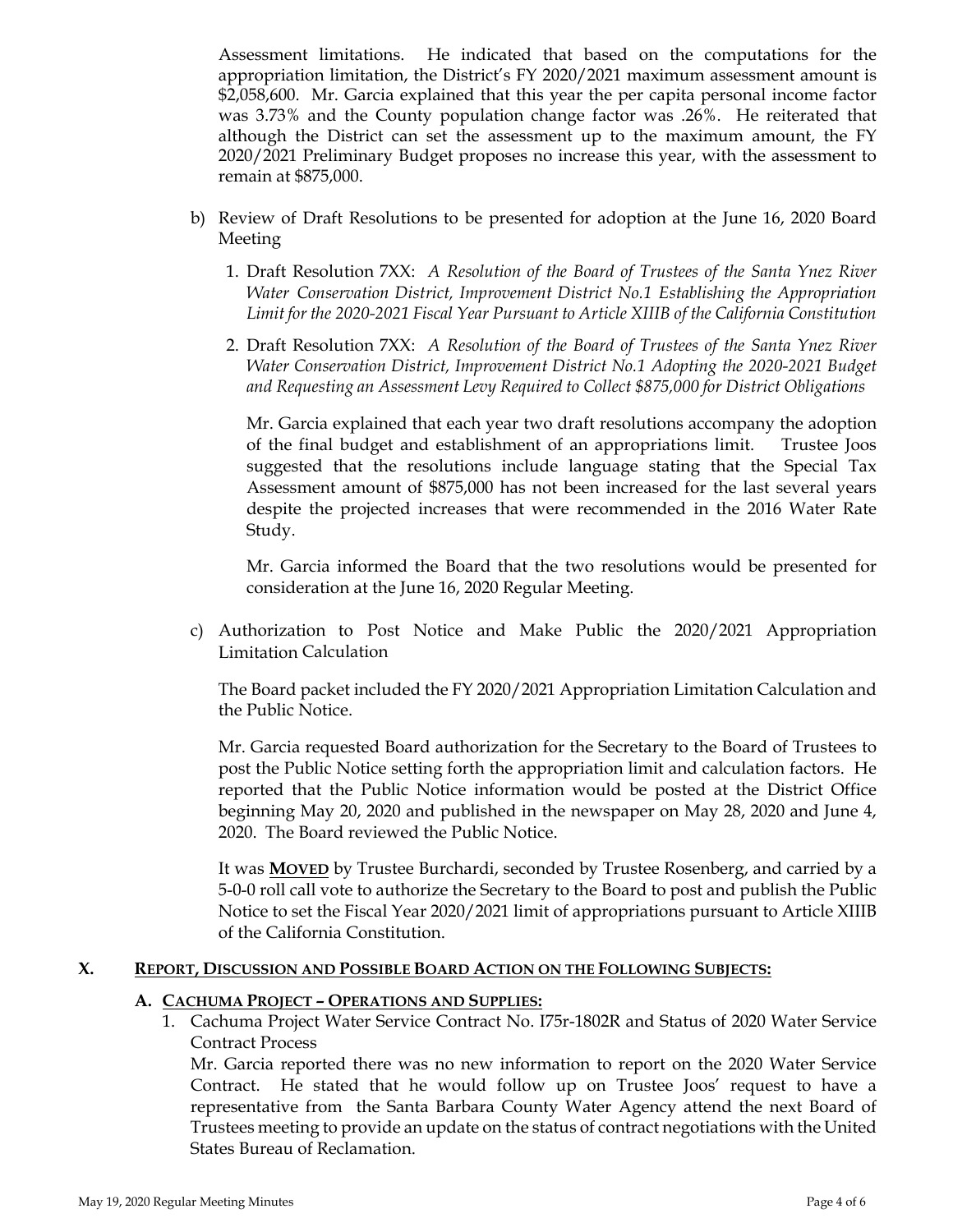### **B. SUSTAINABLE GROUNDWATER MANAGEMENT ACT**

- 1. Eastern Management Area Update
	- Mr. Garcia reported that the Groundwater Sustainability Agency (GSA) for the Eastern Management Area (EMA) of the Basin will hold a quarterly meeting on Thursday, May 21, 2020 at 6:30 p.m. via teleconference. He reported that the notice and agenda for the GSA meeting has been posted on the District's website, and on websites for the Santa Ynez River Water Conservation District and the Santa Barbara County Water Agency. Mr. Garcia announced that the Citizens' Advisory Committee for the EMA continues to work with staff to provide feedback on how to best disseminate information and encourage more participation by the public. Mr. Garcia briefly summarized the current activities relating to the Sustainable Groundwater Management Act (SGMA) and encouraged all members of the public to participate in the SGMA process.

### **XI. REPORTS BY THE BOARD MEMBERS OR STAFF, QUESTIONS OF STAFF, STATUS REPORTS, ANNOUNCEMENTS, COMMITTEE REPORTS, OBSERVATIONS AND OTHER MATTERS AND/OR COMMUNICATIONS NOT REQUIRING ACTION:**

Mr. Garcia stated the Board packet included the Family Farm Alliance Monthly Briefing for April 2020.

Trustee Burchardi inquired about potential FEMA reimbursement for public agency expenses incurred in response to the COVID-19 pandemic. Mr. Garcia reported that the District is registered through the FEMA portal and staff is submitting costs on a weekly basis.

Mr. Garcia spoke briefly about the State Water Resources Control Board White Paper on Economic Feasibility of a new Hexavalent Chromium regulation. He informed the Board that public comments were due to the State Board last Friday, and a copy of the District's comments will be provided to the Board in next month's Board packet.

Trustee Clay reported that he attended the April 23, 2020 Central Coast Water Authority Board of Directors meeting. Mr. Garcia stated that he also attended the meeting and reported that a heartwarming tribute to Trustee Harlan Burchardi was conducted at the onset of the meeting.

# **XII. CORRESPONDENCE: GENERAL MANAGER RECOMMENDS THE ITEMS NOT MARKED WITH AN ASTERISK (\*) FOR FILE**

The Correspondence list was received by the Board.

# **XIII. REQUESTS FOR ITEMS TO BE INCLUDED ON THE NEXT REGULAR MEETING AGENDA:**

Trustee Joos requested that staff contact the Santa Barbara County Water Agency to attend the June 16, 2020 Board of Trustees meeting to provide information regarding negotiations for the 2020 Cachuma Contract. Trustee Rosenberg requested staff include an agenda item to establish an Ad Hoc Committee to discuss solar power.

# **XIV. NEXT MEETING OF THE BOARD OF TRUSTEES:**

President Clay stated the next Regular Meeting of the Board of Trustees is scheduled for June 16, 2020 at 3:00 p.m.

Mr. Garcia announced that the Open Session public participation phone line would be closed for sixty (60) minutes to allow the Board to convene into Closed Session. He explained that the public participation phone line would be reopened sixty (60) minutes later for the remaining Agenda items. Mr. Garcia thanked everyone for participating in the teleconference and stated the Open Session meeting would reconvene at 7:32 p.m. to report any action taken during Closed Session and to discuss Agenda item IX.A.1.b. regarding approval of the Accounts Payable.

### **XV. CLOSED SESSION:**

The Board adjourned at 6:31 p.m. for a brief recess. At 6:34 p.m. the Board reconvened and adjourned to Closed Session.